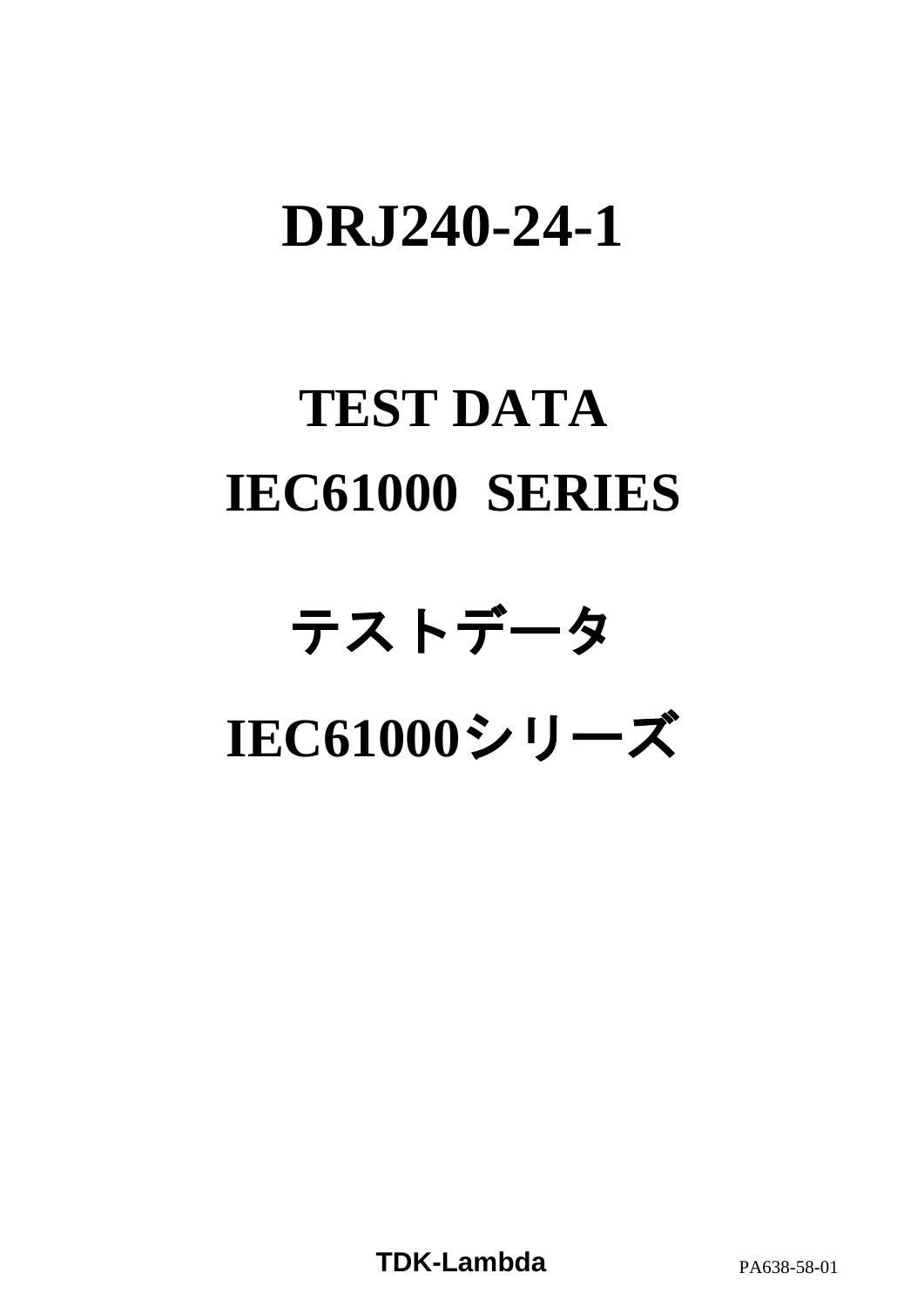**I N D E X**

| Electrostatic Discharge Immunity Test (IEC61000-4-2)                                                                      |
|---------------------------------------------------------------------------------------------------------------------------|
| Radiated Radio-Frequency Electromagnetic Field Immunity Test (IEC61000-4-3)                                               |
| 3.電気的ファーストトランジェントバーストイミュニティ試験 ····················· R-3<br>Electrical Fast Transient / Burst Immunity Test (IEC61000-4-4) |
| Surge Immunity Test (IEC61000-4-5)                                                                                        |
| Conducted Disturbances Induced by<br>Radio-Frequency Field Immunity Test (IEC61000-4-6)                                   |
| Power Frequency Magnetic Field Immunity Test (IEC61000-4-8)                                                               |
| Voltage Dips, Short Interruptions Immunity Test (IEC61000-4-11)                                                           |

使用記号 Terminology Used

| FG               |          | ・・・・・ フレームグラウンド | Frame GND                         |
|------------------|----------|-----------------|-----------------------------------|
| ⊕                | $\cdots$ | 保護接地用端子 (PE端子)  | Protective earthing (PE) terminal |
| $\mathbf{L}$     |          | ・・・・・ ライブライン    | Live line                         |
| $\mathbf N$      | $\cdots$ | ニュートラルライン       | Neutral line                      |
| $\overline{\pi}$ | $\cdots$ | 接地              | Earth                             |
| $+V$             | $\cdots$ | +出力             | $+$ Output                        |
|                  | $-V$     | - 出力            | - Output                          |

※ 当社標準測定条件における結果であり、参考値としてお考え願います。 Test results are reference data based on our standard measurement condition.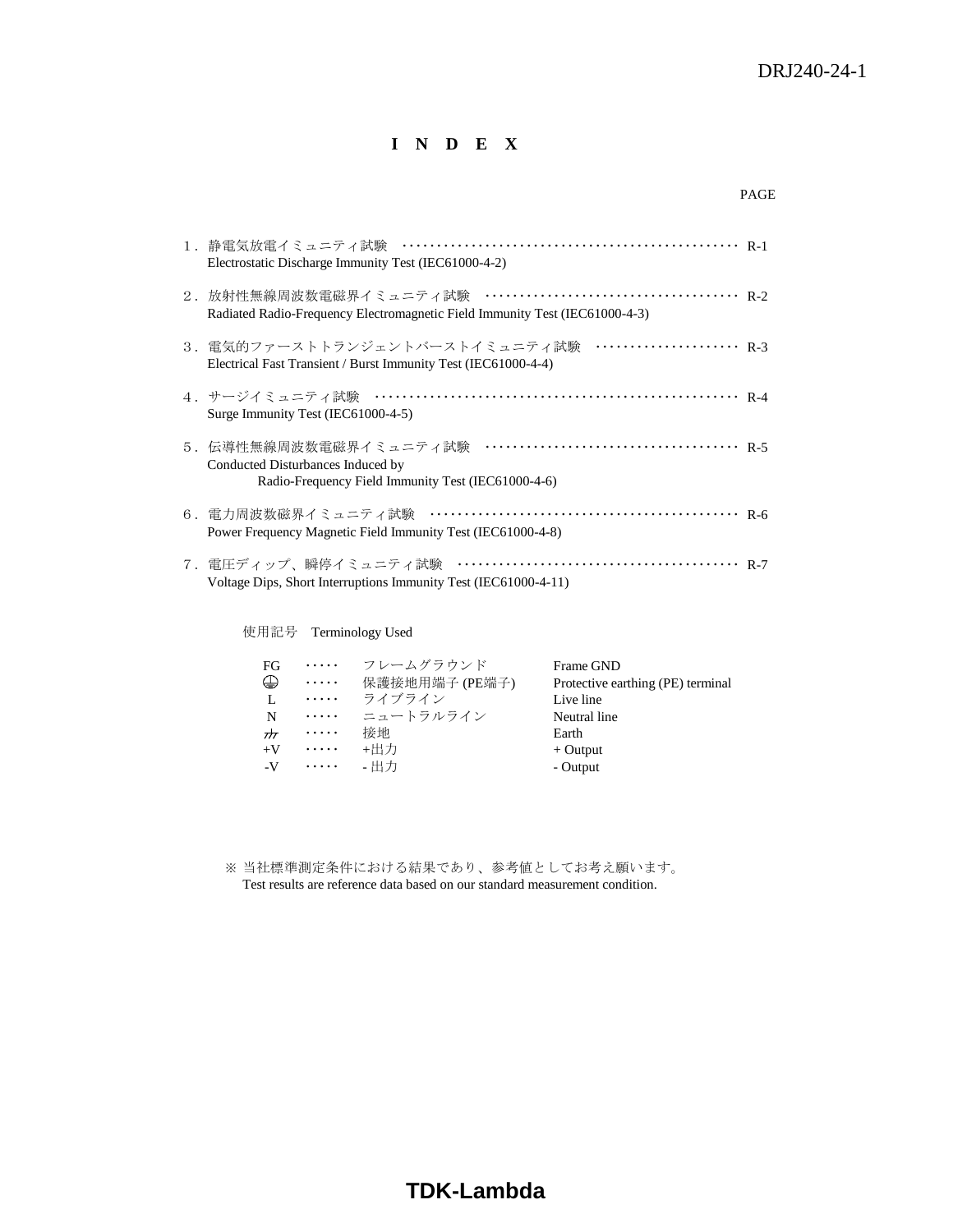#### 1. 静電気放電イミュニティ試験

**Electrostatic Discharge Immunity Test (IEC61000-4-2)**

#### **MODEL: DRJ240-24-1**

**(1)** 使用計測器 **Equipment Used**

| 静電気試験機                             | $ESS-2000$ (Noiseken) |
|------------------------------------|-----------------------|
| Electro Static Discharge Simulator |                       |
| 放電ガン                               | $TC-815R$ (Noiseken)  |
| Electro Static Discharge Gun       |                       |
|                                    |                       |

#### **(2)** 試験条件 **Test Conditions**

| ・入力電圧                 | : 230VAC      | ・出力電圧                      | :定格            |
|-----------------------|---------------|----------------------------|----------------|
| <b>Input Voltage</b>  |               | <b>Output Voltage</b>      | Rated          |
| ・出力電流                 | $:100\%$      | ・極性                        | $: +,-$        |
| <b>Output Current</b> | Full load     | Polarity                   |                |
| ・試験回数                 | $:10 \square$ | · 周囲温度                     | $:25^{\circ}C$ |
| Number of Tests       | 10 times      | <b>Ambient Temperature</b> |                |

#### **(3)** 試験方法及び印加箇所 **Test Method and Device Test Point**

 接触放電 : 保護接地用端子 (PE端子)、 シャーシ Contact Discharge  $\bigoplus$  Protective earthing (PE) terminal, Chassis 気中放電 :入力端子(L, N)、出力端子(+V, -V)、LED Air Discharge Input terminal (L, N), Output terminal (+V, -V), LED



#### **(4)** 判定条件 **Acceptable Conditions**

1. 試験中、±5%を超える出力電圧の変動が無い事。

- Output voltage regulation not to exceed ±5% of initial (before test) value during test. 2. 試験後の出力電圧は初期値から変動していない事。
- Output voltage must be within the regulation specification after the test.
- 3. 1、2に加えて、発煙・発火のない事。

Along with 1 and 2, smoke and fire are not allowed.

#### **(5)** 試験結果 **Test Result**

| Contact Discharge (kV) | DRJ240-24-1 | Air Discharge(kV) | DRJ240-24-1 |
|------------------------|-------------|-------------------|-------------|
|                        | <b>PASS</b> |                   | <b>PASS</b> |
|                        | <b>PASS</b> |                   | <b>PASS</b> |
| -                      | -           |                   | <b>PASS</b> |
| -                      | -           |                   | <b>PASS</b> |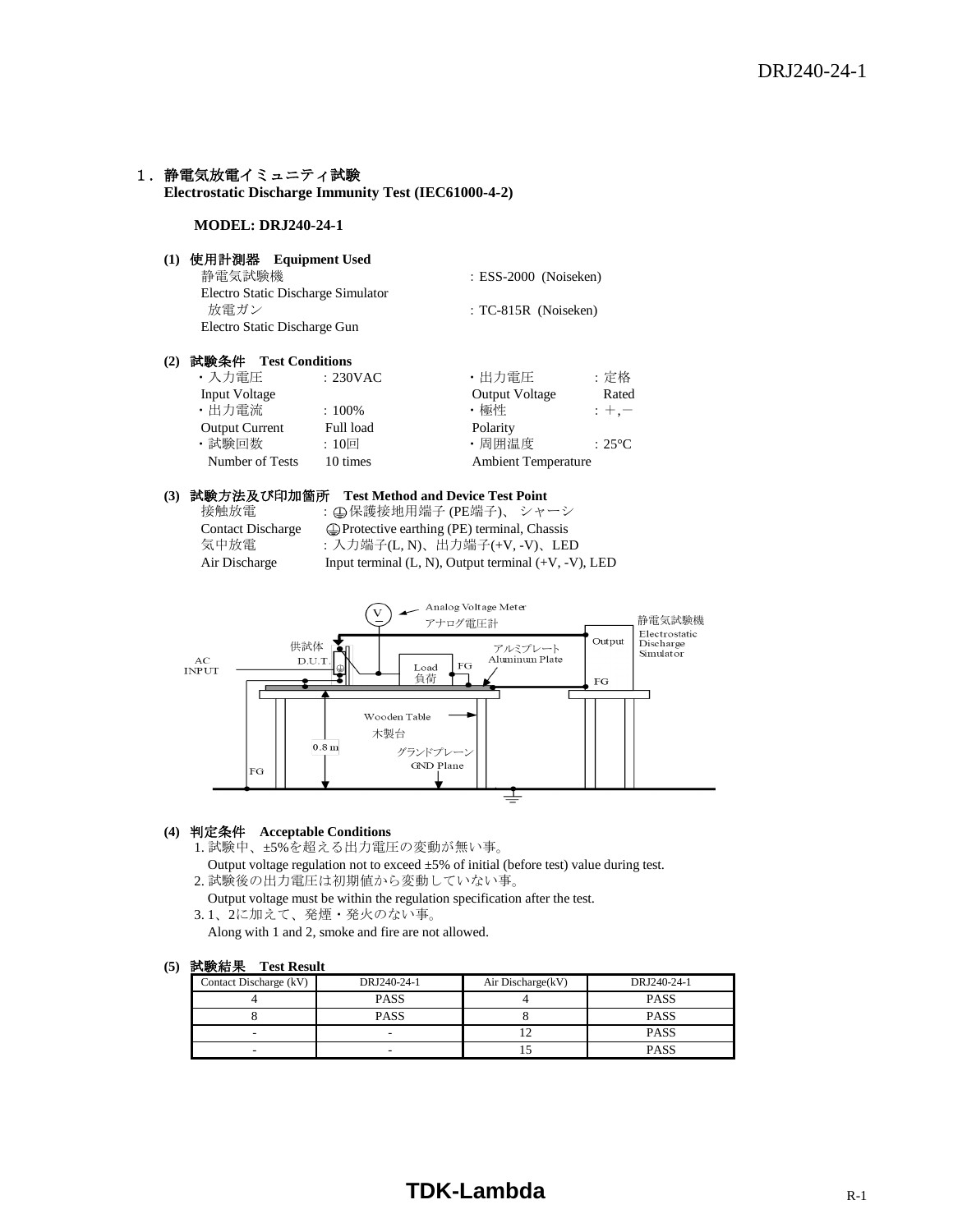#### 2. 放射性無線周波数電磁界イミュニティ試験

**Radiated Radio-Frequency Electromagnetic Field Immunity Test (IEC61000-4-3)**

#### **MODEL: DRJ240-24-1**

#### **(1)** 使用計測器 **Equipment Used**

| デュアルチャネルパワーメータ Dual Channel Power Meter    | $\therefore$ E4417A (KEYSIGHT)   |
|--------------------------------------------|----------------------------------|
| シグナルジェネレータ Signal generator                | : SMR27 (Rhode $&$ Schwarz)      |
| パワーセンサ Power Sensor                        | : E9322A (KEYSIGHT)              |
| パワーアンプ Power Amplifier                     | : $CBA9413B/CBA9429$ (SCHAFFNER) |
| ログペリアンテナ Log Periodic Broadband Antenna    | : VULP 9118E (Schwarzbeck)       |
| ダブルログペリアンテナ Stacked Double Log-Per Antenna | $:$ STLP 9149 (Schwarzbeck)      |
|                                            |                                  |

#### **(2)** 試験条件 **Test Conditions**

| ・入力電圧                            | : 230VAC                                            | ・出力電圧                       | :定格               |
|----------------------------------|-----------------------------------------------------|-----------------------------|-------------------|
| <b>Input Voltage</b>             |                                                     | <b>Output Voltage</b>       | Rated             |
| ・出力電流                            | $:100\%$                                            | ・周囲温度                       | $:25^{\circ}C$    |
| <b>Output Current</b>            | Full load                                           | <b>Ambient Temperature</b>  |                   |
| ・偏波                              | :水平、垂直                                              |                             |                   |
| Wave Angle                       | Horizontal and Vertical                             |                             |                   |
| ・電磁界周波数                          | : $80 \sim 1000$ MHz, $1.0 \sim 3.0$ GHz            |                             |                   |
| <b>Electromagnetic Frequency</b> |                                                     |                             |                   |
|                                  | ・スイープコンディション : 1.0%ステップ、3秒毎                         | ・振幅変調                       | $: 80\%$ , 1 k Hz |
|                                  | Sweep Condition 1.0% frequency step up, 3s per step | <b>Amplitude Modulation</b> |                   |
| ・試験方向                            | :上下、左右、前後                                           |                             |                   |
| <b>Test Angle</b>                | Top/Bottom, Both Sides, Front/Back                  |                             |                   |

#### **(3)** 試験方法 **Test Method**



#### **(4)** 判定条件 **Acceptable Conditions**

- 1. 試験中、±5%を超える出力電圧の変動が無い事。
- Output voltage regulation not to exceed  $\pm 5\%$  of initial (before test) value during test. 2. 試験後の出力電圧は初期値から変動していない事。
- Output voltage must be within the regulation specification after the test.
- 3. 1、2に加えて、発煙・発火のない事。

Along with 1 and 2, smoke and fire are not allowed.

#### **(5)** 試験結果 **Test Result**

| Radiation Field Strength $(V/m)$ | Electromagnetic Frequency | DRJ240-24-1 |
|----------------------------------|---------------------------|-------------|
|                                  | $80\sim1000$ MHz          | <b>PASS</b> |
|                                  | $.0 \sim 3.0$ GHz         | PASS        |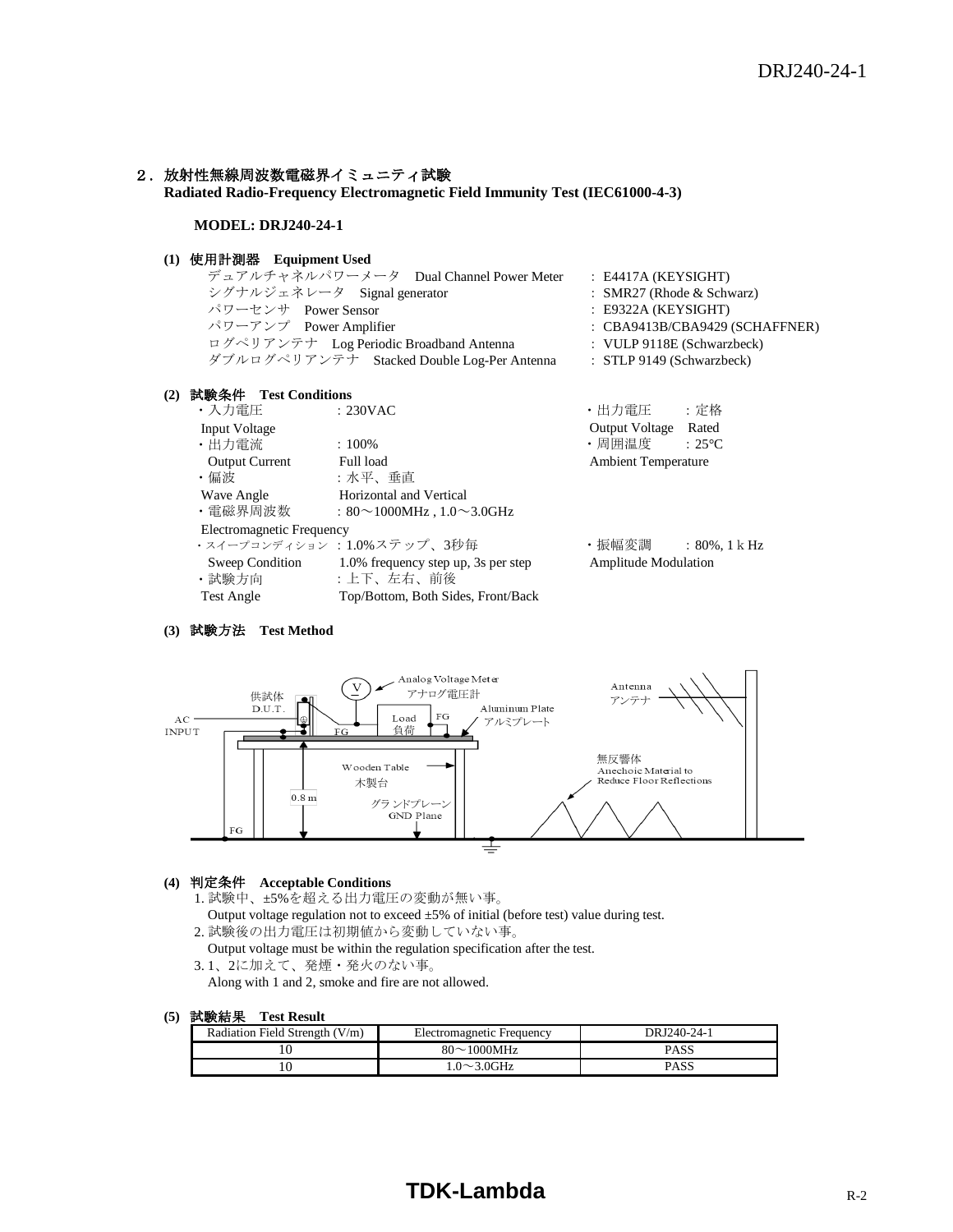3. 電気的ファーストトランジェントバーストイミュニティ試験 **Electrical Fast Transient / Burst Immunity Test (IEC61000-4-4)**

#### **MODEL: DRJ240-24-1**

**(1)** 使用計測器 **Equipment Used**

| EFT/B発生器 PEFT Generator |                                                       | $:$ PEFT 4010 (HAEFELY) |
|-------------------------|-------------------------------------------------------|-------------------------|
|                         | カップリングクランプ Capacitive Coupling Clamp : IP4A (HAEFELY) |                         |
| 入力ソース A.C Source        |                                                       | $:6830$ (KEYSIGHT)      |

#### **(2)** 試験条件 **Test Conditions**

| ・入力電圧                 | : 230VAC     | ・出力電圧                      | :定格            |
|-----------------------|--------------|----------------------------|----------------|
| <b>Input Voltage</b>  |              | <b>Output Voltage</b>      | Rated          |
| ·出力電流                 | $:100\%$     | • 極性                       | $: +,-$        |
| <b>Output Current</b> | Full load    | Polarity                   |                |
| ・試験回数                 | :1回          | ·周囲温度                      | $:25^{\circ}C$ |
| Number of Tests       | 1 time       | <b>Ambient Temperature</b> |                |
| ・バースト期間               | $: 15$ msec  | · 試験時間                     | : 1分間          |
| <b>Burst Time</b>     |              | <b>Test Time</b>           | 1 minute       |
| ・バースト周期               | $: 300$ msec | ・パルス周波数                    | : 5kHz         |
| <b>Burst Cycle</b>    |              | <b>Pulse Frequency</b>     |                |

#### **(3)** 試験方法及び印加箇所 **Test Method and Device Test Point**

(N, L, 4)に印加 Apply to  $(N, L, \bigoplus)$ 



#### **(4)** 判定条件 **Acceptable Conditions**

- 1. 試験中、±5%を超える出力電圧の変動が無い事。
	- Output voltage regulation not to exceed  $\pm 5\%$  of initial (before test) value during test.
- 2. 試験後の出力電圧は初期値から変動していない事。
- Output voltage must be within the regulation specification after the test.
- 3. 1、2に加えて、発煙・発火のない事。

Along with 1 and 2, smoke and fire are not allowed.

#### **(5)** 試験結果 **Test Result**

| T AND THAT THE    |                       |             |  |  |  |
|-------------------|-----------------------|-------------|--|--|--|
| Test Voltage (kV) | Repetition Rate (kHz) | DRJ240-24-1 |  |  |  |
|                   |                       |             |  |  |  |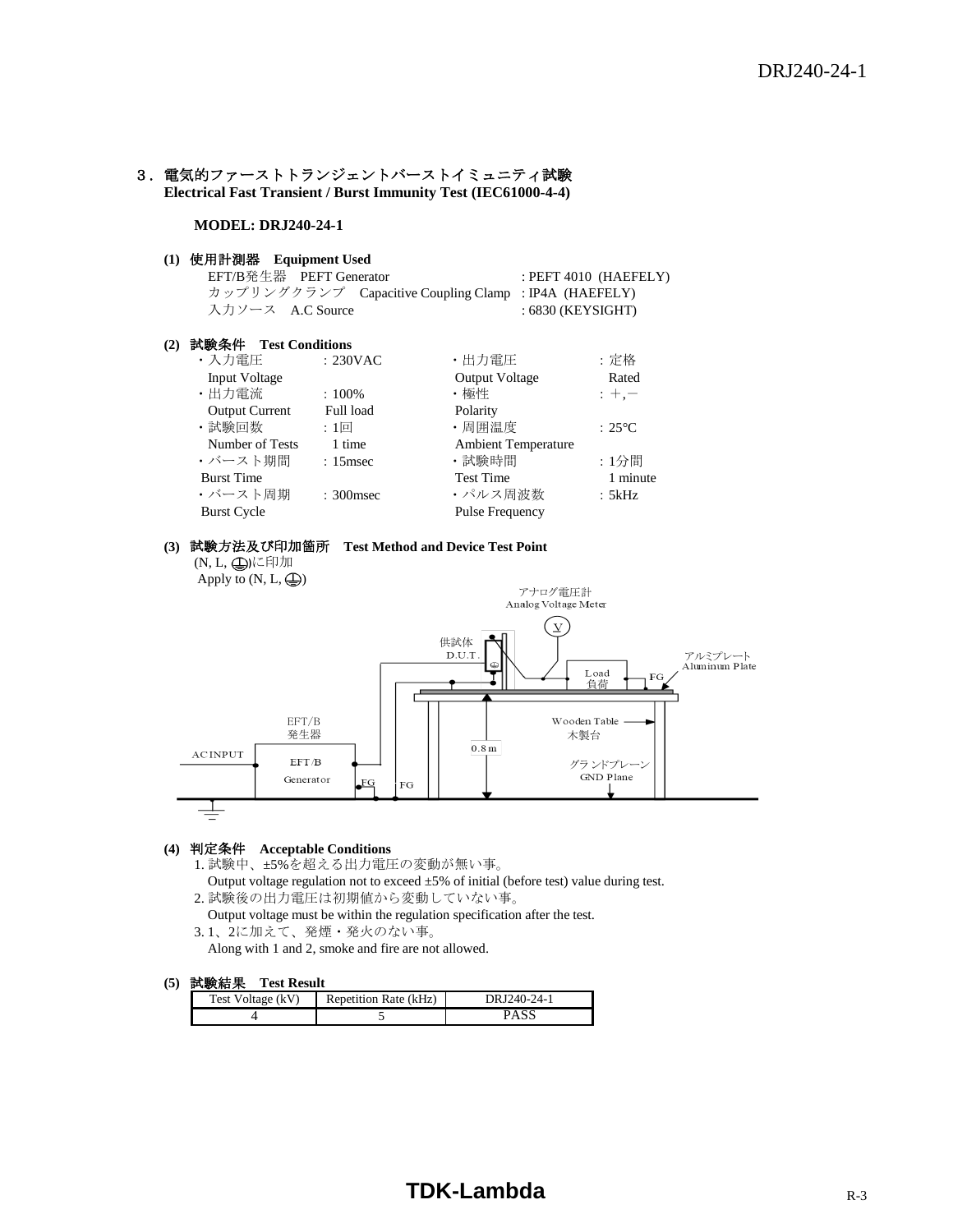#### 4.サージイミュニティ試験  **Surge Immunity Test (IEC61000-4-5)**

#### **MODEL: DRJ240-24-1**

#### **(1)** 使用計測器 **Equipment Used**

サージ発生器 Surge Generator : NSG2050 (SCHAFFNER) パルス結合ネットワーク Pulse Coupling Network :INA 172 (SCHAFFNER) 通信回線の結合・減結合ネットワーク :CDN118 (SCHAFFNER) CDN for Telecom Line 高出力ハイブリッドサージパルスネットワーク : PNW2050/51 (SCHAFFNER) High Energy Hybrid Surge Pulse Network 入力ソース A.C Source : 6813B (KEYSIGHT)

#### **(2)** 試験条件 **Test Conditions**

| ・入力電圧                 | : 230VAC                | ・出力電圧                      | :定格                      |
|-----------------------|-------------------------|----------------------------|--------------------------|
| <b>Input Voltage</b>  |                         | <b>Output Voltage</b>      | Rated                    |
| ・出力電流                 | $:100\%$                | ・試験回数                      | :5回                      |
| <b>Output Current</b> | Full load               | Number of Tests            | 5 times                  |
| ・極性                   | $: +,-$                 | ・モード                       | : コモン、ノーマル               |
| Polarity              |                         | Mode                       | <b>Common and Normal</b> |
| ・位相                   | $: 0, 90, 180, 270$ deg | ・周囲温度                      | $:25^{\circ}C$           |
| Phase                 |                         | <b>Ambient Temperature</b> |                          |
|                       |                         |                            |                          |

#### **(3)** 試験方法及び印加箇所 **Test Method and Device Test Point**

コモンモード (N- 4, L- 4) 及びノーマルモード (N-L) に印加 Apply to common mode  $(N-\bigoplus, L-\bigoplus)$  and Normal mode (N-L).



#### **(4)** 判定条件 **Acceptable Conditions**

1. 試験中、±5%を超える出力電圧の変動が無い事。

- Output voltage regulation not to exceed  $\pm 5\%$  of initial (before test) value during test. 2. 試験後の出力電圧は初期値から変動していない事。
- Output voltage must be within the regulation specification after the test.
- 3. 1、2に加えて、発煙・発火のない事。

Along with 1 and 2, smoke and fire are not allowed.

#### **(5)** 試験結果 **Test Result**

| .`ommon           |             | Normal            |             |
|-------------------|-------------|-------------------|-------------|
| Test Voltage (kV) | DRJ240-24-1 | Test Voltage (kV) | DRJ240-24-1 |
|                   | PASS        | -                 | <b>PASS</b> |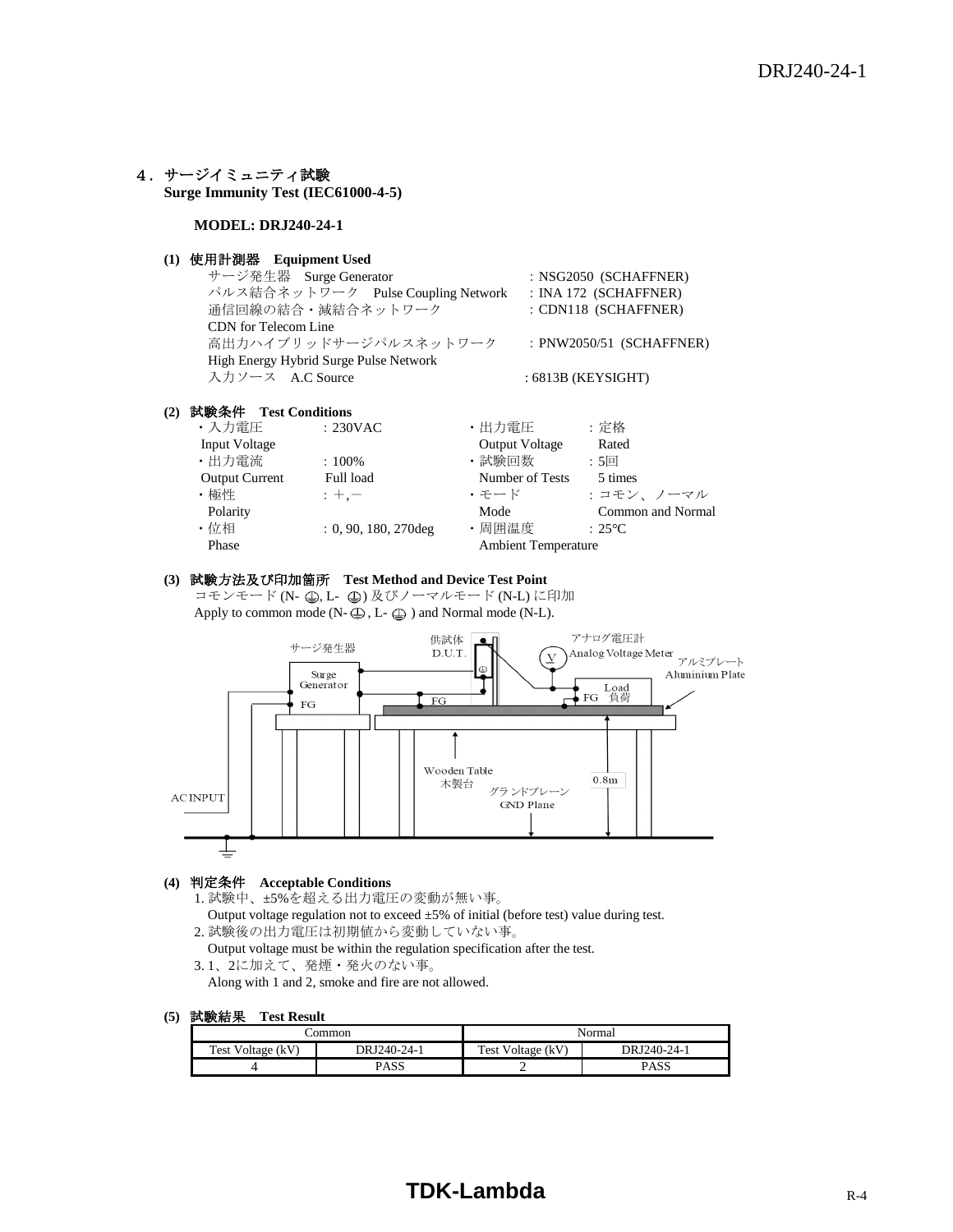#### 5. 伝導性無線周波数電磁界イミュニティ試験

**Conducted Disturbances Induced by Radio-Frequency Field Immunity Test (IEC61000-4-6)**

#### **MODEL: DRJ240-24-1**

#### **(1)** 使用計測器 **Equipment Used**

| 正弦波ジェネレータ Sine wave Generator            | : CWS 500A $(EM)$           |
|------------------------------------------|-----------------------------|
| 電磁クランプ Electromagnetic Clamp             | $:EM101$ (EM)               |
| 結合·減結合回路網                                | : T2-TEL, M2, S4-USB $(EM)$ |
| <b>CDN</b> (Coupling Decoupling Network) |                             |
| 入力ソース A.C Source                         | $:6830$ (KEYSIGHT)          |
|                                          |                             |

#### **(2)** 試験条件 **Test Conditions**

| ・入力電圧                            | :230VAC              | ・出力電圧                 | :定格         |
|----------------------------------|----------------------|-----------------------|-------------|
| <b>Input Voltage</b>             |                      | <b>Output Voltage</b> | Rated       |
| ・出力電流                            | $:100\%$             | ・周波数ステップ              | $:1\%$      |
| <b>Output Current</b>            | Full load            | <b>Frequency Step</b> |             |
| ・電磁界周波数                          | :150kHz $\sim$ 80MHz | ・滞留時間                 | :3秒毎        |
| <b>Electromagnetic Frequency</b> |                      | Dwell Time            | 3s per step |
| ・振幅変調                            | $:80\%$ , 1kHz       |                       |             |
| <b>Amplitude Modulation</b>      |                      |                       |             |

#### **(3)** 試験方法及び印加箇所 **Test Method and Device Test Point**

(N, L, 4) に印加 Apply to  $(N, L, \bigoplus)$ 



#### **(4)** 判定条件 **Acceptable Conditions**

- 1. 試験中、±5%を超える出力電圧の変動が無い事。
- Output voltage regulation not to exceed  $\pm$  5% of initial (before test) value during test.
- 2. 試験後の出力電圧は初期値から変動していない事。
	- Output voltage must be within the regulation specification after the test.
- 3. 1、2に加えて、発煙・発火のない事。
- Along with 1 and 2, smoke and fire are not allowed.

#### **(5)** 試験結果 **Test Result**

| Voltage Level (V) | DRJ240-24-1 |
|-------------------|-------------|
|                   | PYSS        |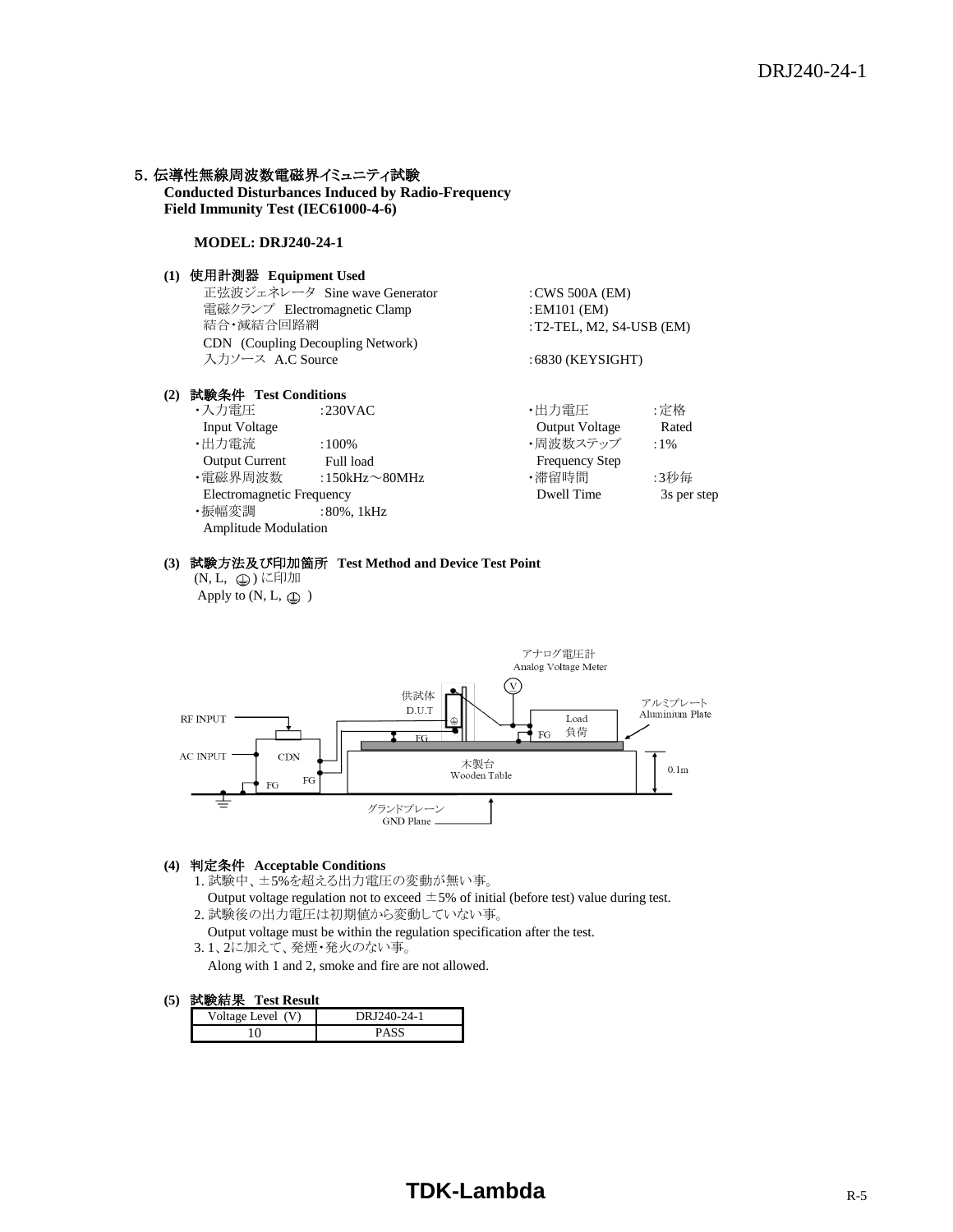#### 6.電力周波数磁界イミュニティ試験

**Power Frequency Magnetic Field Immunity Test (IEC61000-4-8)**

#### **MODEL: DRJ240-24-1**

**(1)** 使用計測器 **Equipment Used**

 磁界フィールドジェネレータ :PMM 1008 (PMM) Magnetic Field Generator<br>  $\vec{v} \vec{v} \times \vec{v} - \vec{v} -$ Gausmeter (AC)

: IDR-109 (Integrity Design & Research Corp )

#### **(2)** 試験条件 **Test Conditions**

| ・入力雷圧                 | : 230VAC   |
|-----------------------|------------|
| <b>Input Voltage</b>  |            |
| ·出力電流                 | :100%      |
| <b>Output Current</b> | Full load  |
| · 印加方向                | : X, Y, Z  |
| Direction             |            |
| ・試験時間                 | : 10分      |
| <b>Test Duration</b>  | 10 minutes |

・入力電圧 :230VAC ・出力電圧 :定格 **Output Voltage Rated** ・出力電流 :100% ・印加磁界周波数 :50Hz Magnetic Frequency  $\cdot$  周囲温度  $\qquad \qquad :25^{\circ}C$ Ambient Temperature

#### **(3)** 試験方法 **Test Method**



#### **(4)** 判定条件 **Acceptable Conditions**

- 1. 試験中、±5%を超える出力電圧の変動が無い事。
- Output voltage regulation not to exceed  $\pm 5\%$  of initial (before test) value during test. 2. 試験後の出力電圧は初期値から変動していない事。
- Output voltage must be within the regulation specification after the test.
- 3. 1、2に加えて、発煙・発火のない事。 Along with 1 and 2, smoke and fire are not allowed.

#### **(5)** 試験結果 **Test Result**

| DRJ240-24-1 |
|-------------|
| <b>PASS</b> |
| <b>PASS</b> |
|             |